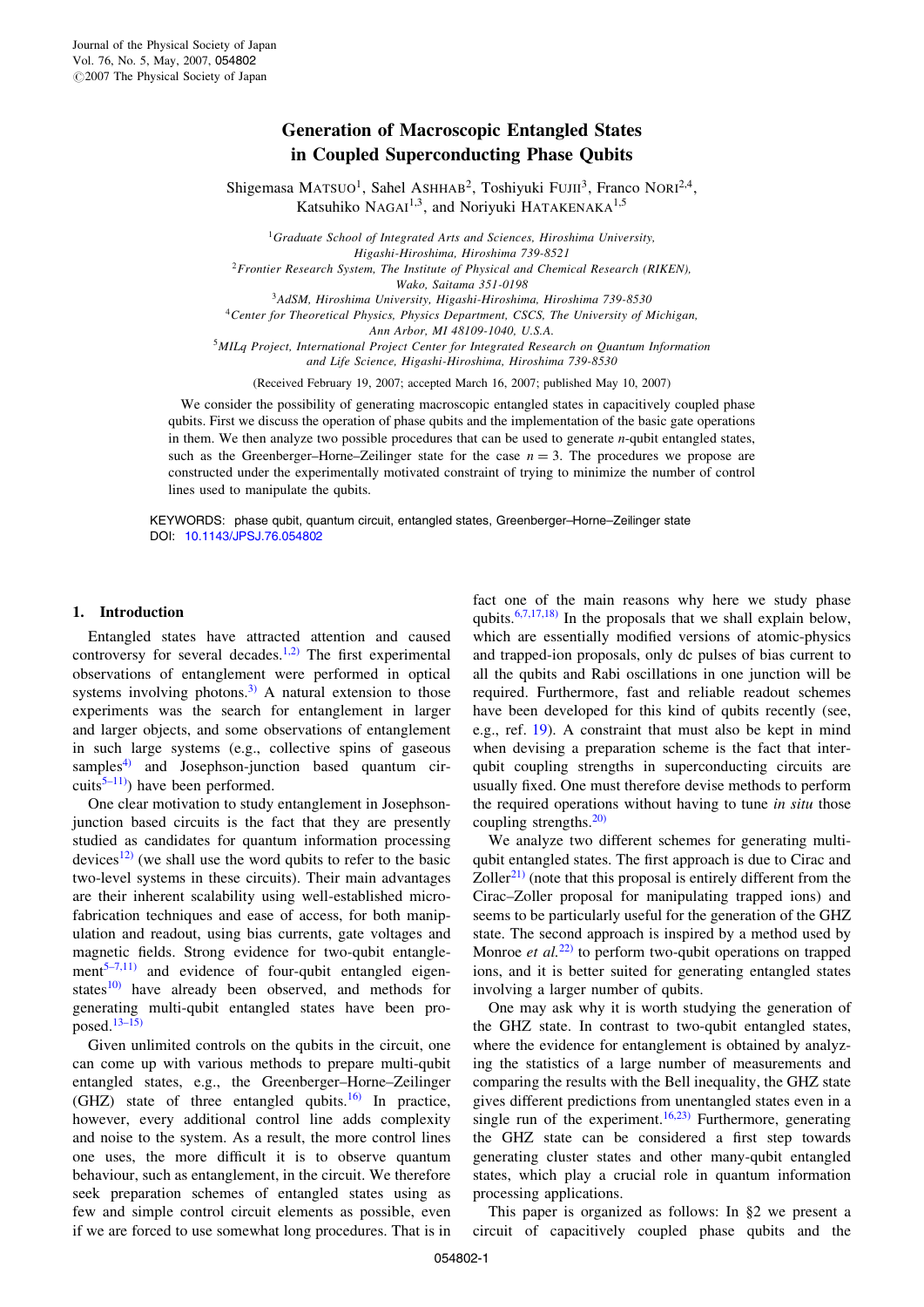### Preparation junction



Fig. 1. Circuit consisting of a preparation junction and  $n$  capacitively coupled phase qubits.

Hamiltonian that describes it. In §3 we introduce the basic gate operations that will be used in the generation of multiqubit entangled states. The entangled-state preparation procedures are detailed in §4 and 5. Section 6 contains numerical estimates for possible experimental implementations and some concluding remarks.

### 2. Hamiltonian

Let us consider a set of  $n + 1$  Josephson junctions that are connected via capacitances  $C_c$ , as shown in Fig. 1. This system can, for our purposes, be described using the Hamiltonian

$$
H = \sum_{i=0}^{n} H_i + \sum_{i=0}^{n-1} V_{i,i+1},
$$
 (1)

where

$$
H_i = \frac{p_i^2}{2m_i} + E_{Ji} \bigg[ \big( 1 - \cos \gamma_i \big) - \frac{I_i}{I_{ci}} \gamma_i \bigg],\tag{2}
$$

$$
V_{i,i+1} = \frac{p_i p_{i+1}}{m_{i,i+1}}.
$$
\n(3)

The first term in the single-junction Hamiltonian (2) is the effective charging energy of the  $i$ -th junction, and it is expressed in such a way to show that the charge variable is the canonical momentum of the phase variable  $\gamma_i$ , in particular classically one finds that

$$
p_i \simeq C_i \left(\frac{\Phi_0}{2\pi}\right)^2 \dot{\gamma}_i.
$$
 (4)

The effective mass is

$$
m_i \simeq C_i \left(\frac{\Phi_0}{2\pi}\right)^2,\tag{5}
$$

 $C_i$  is the capacitance of the *i*-th junction, and  $\Phi_0 = h/2e$  is the flux quantum.  $E_{1i}$  is the Josephson coupling energy

$$
E_{\mathrm{J}i} = \frac{\Phi_0}{2\pi} I_{\mathrm{c}i},\tag{6}
$$

where  $I_{ci}$  is the critical current in the *i*-th junction.  $I_i$  is the bias current applied to the  $i$ -th junction. As mentioned above,  $\gamma_i$  is the phase difference across the *i*-th junction, and  $\dot{\gamma}_i$  is its time derivative. The voltage difference across the *i*-th junction is given by  $(\Phi_0/2\pi)^2 \dot{\gamma}_i$ .

As is well known, a current-biased Josephson junction [as



Fig. 2. Schematic diagram of the (tilted-washboard) effective potential for the phase variable of the preparation junction and the  $n$  qubits. The dotted lines represent the quantum states that will be used below.

described by eq. (2)] can be represented by a model of a particle in a one-dimensional tilted-washboard potential. When the junction capacitance  $C_i$  is small, the effective mass (5) is also small, and the junction can be regarded as a quantum particle. As a result, quantized energy levels can be resolved in the potential. The number of energy levels and energy spacing can be controlled by the bias current  $I_i$ . Under an appropriate bias  $I_i$ , the junction is well represented by a quantum two-level system, and in that case it is often called a phase qubit.

The second term in the Hamiltonian (1), i.e.,  $V_{i,i+1}$ , is the effective coupling Hamiltonian between the i-th junction and the  $(i + 1)$ -th junction. The coupling constant is

$$
m_{i,i+1} \simeq \left(\frac{\Phi_0}{2\pi}\right)^2 \frac{C_i C_{i+1}}{C_{\rm c}}.
$$
 (7)

Note that here we are making the experimentally relevant assumption that  $C_i \gg C_c$ , such that only nearest-neighbour interaction terms need to be considered.

In the following, we shall take the junctions with  $i =$  $1, 2, \ldots, n$  to be biased such that they function as phase qubits, with two relevant energy levels. The 0th junction is the preparation junction for the generation of entangled states on the qubits. The biasing conditions for the 0th junction will differ in the two methods that we analyze below. The biasing conditions are illustrated in Fig. 2. The Hamiltonian (1) can now be rewritten using the eigenstates  $|k\rangle$  of the Hamiltonian (2), which are defined by the eigenvalue problem

$$
H_i|k\rangle_i = E_{i,k}(I_i)|k\rangle_i,\tag{8}
$$

where *i* denotes the junction  $(i = 0, 1, 2, \ldots, n)$ , and *k* is the quantum number describing the quantum state of a given junction (note that the eigenvalues  $E_{ik}$  depend on the bias currents  $I_i$ ; note also that the slow leakage of the quantum state outside the qubit basis can be treated along with decoherence effects). Since the junctions with  $i = 1, 2, \ldots, n$ have two levels each, we can express their Hamiltonians using the Pauli matrices  $\sigma_{\alpha}^{(i)}$  with  $\alpha = x, y, z$ 

$$
H_i = \epsilon_i(I_i)\sigma_z^{(i)},\tag{9}
$$

where  $\epsilon_i = E_{i,1} - E_{i,0}$ . Using the eigenvalue equations (8) and the rotating-wave approximation, we obtain the transformed Hamiltonian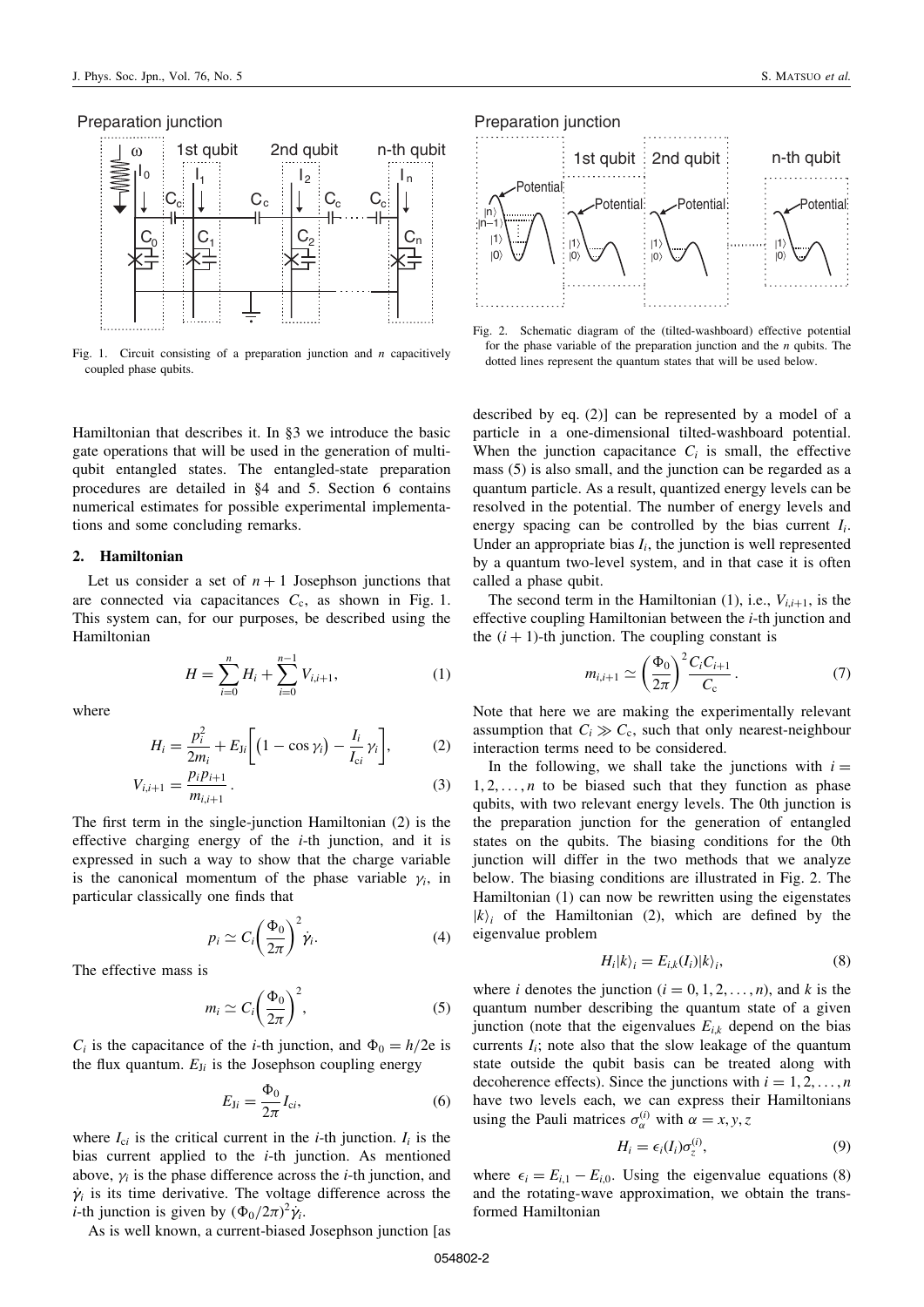Fig. 3. Schematic diagram of the on-resonance dynamics of the i-th and  $(i + 1)$ -th qubits.

$$
\hat{H} = \sum_{k=0}^{n} E_{0,k}(I_0)|k\rangle_0 \langle k|_0 + \sum_{i=1}^{n} \epsilon_i(I_0)\sigma_z^{(i)} + \sum_{k=1}^{n} (\bar{V}_{0,1}^{(k)}|k - 1\rangle_0 \langle k|_0 \otimes \sigma_+^{(1)} + \text{H.c.}) + \sum_{i=1}^{n-1} (\bar{V}_{i,i+1}\sigma_-^{(i)} \otimes \sigma_+^{(i+1)} + \text{H.c.}), \tag{10}
$$

where

$$
\bar{V}_{0,1}^{(k)} = \langle k - 1|_0 \otimes \langle 1|_1 V_{0,1} |k \rangle_0 \otimes |0 \rangle_1, \tag{11}
$$

$$
\bar{V}_{i,i+1} = \langle 0|_i \otimes \langle 1|_{i+1} V_{i,i+1} | 1 \rangle_i \otimes | 0 \rangle_{i+1}.
$$
 (12)

The Hamiltonian in eq. (10) can now be considered the starting point for the procedures that we describe below.

# 3. Basic Gate Operations

We now introduce the basic gate operations that will be used below in preparing the multi-qubit entangled states.

### 3.1 SWAP operation between two qubits  $(P_{i,i+1})$

Let us consider the junctions to be biased such that the  $i$ -th and  $(i + 1)$ -th qubits are on reseonance with each other, i.e.,  $\epsilon_i = \epsilon_{i+1} \equiv \epsilon$ . Let us also take all other pairs of neighbouring junctions to be out of resonance with each other, i.e.,  $|\epsilon_j - \epsilon_{j+1}| \gg \bar{V}_{j,j+1}$  for all  $j \neq i$ . Apart from the *i*-th and  $(i + 1)$ -th junctions, all other pairs of junctions are effectively decoupled. We can therefore focus on the dynamics of just the two-qubit system. The effective Hamiltonian of this system is given by

$$
\hat{H}_{\text{SWAP}} = \frac{\epsilon}{2} \sigma_z^{(i)} + \frac{\epsilon}{2} \sigma_z^{(i+1)} + \bar{V}_{i,i+1} (\sigma_-^{(i)} \otimes \sigma_+^{(i+1)} + \text{H.c.}) \tag{13}
$$

Inspection of the above effective Hamiltonian shows that the states  $|0\rangle_i \otimes |0\rangle_{i+1}$  and  $|1\rangle_i \otimes |1\rangle_{i+1}$  do not evolve with time, apart from the evolution of their phase factors. The states  $|0\rangle_i \otimes |1\rangle_{i+1}$  and  $|1\rangle_i \otimes |0\rangle_{i+1}$ , on the other hand, perform flip-flop processes, as shown in Fig. 3. If the system is allowed to evolve under the effect of this effective Hamiltonian for a period of time given by

$$
\Delta t_{i,i+1}^{\text{SWAP}} = \frac{\pi}{2} \frac{\hbar}{|\bar{V}_{i,i+1}|},\tag{14}
$$

an i-SWAP operation is performed between the two qubits.<sup>[24\)](#page-5-0)</sup> In the special case when one of the qubits is in its ground state, the i-SWAP operation simply swaps the quantum states between the two qubits (up to a simple phase factor).

# 3.2 Generalized SWAP operation between preparation junction and 1st qubit  $(P_{0,1}^{(k)})$

Let us now consider the junctions to be biased such that  $\epsilon_1 = E_{0,k} - E_{0,k-1}$ , with all pairs of neighbouring



Fig. 4. Schematic diagram of the effective potential for the control and target qubits for the CNOT gate.

qubits out of resonance with each other. Using similar arguments to those given in §3.1, we find that by waiting for a time given by  $\hbar \pi/2|\bar{V}_{0,1}^{(k)}|$  the amplitudes of the states  $|k\rangle_0 \otimes |0\rangle_1$  and  $|k - 1\rangle_0 \otimes |1\rangle_1$  are swapped (up to phase factors).

# 3.3 Controlled-NOT operation between preparation junction and 1st qubit  $(Q_{0,1})$

We now present a CNOT gate the flips the 1st qubit, which is called the target qubit in this context, if the preparation junction is in state  $|1\rangle_0$ . The method we use is inspired by a CNOT gate that was demonstrated with trapped ions<sup>[22\)](#page-5-0)</sup> (see also ref.  $25$ ). In this case, we take the preparation junction to have only three relevant energy levels, as shown in Fig. 4. The procedure now goes as follows:

- (1) A  $\pi/2$  pulse is applied to the target qubit.
- (2) The junctions are biased such that  $\epsilon_1 = E_{0,2} E_{0,1}$ (with no other resonance conditions) and allowed to evolve freely for a period of time given by:

$$
\Delta t_{0,1}^{\text{CNOT}} = \pi \frac{\hbar}{|\bar{V}_{0,1}^{(2)}|}.
$$
 (15)

The effect of this step can be understood by considering the following two cases: (1) If the preparation junction is in the state  $|1\rangle_0$  and the target qubit is in the state  $|1\rangle$ <sub>1</sub>, a resonance occurs corresponding to flip-flop processes between the states  $|1\rangle_0 \otimes |1\rangle_1$  and  $|2\rangle_0 \otimes |0\rangle_1$ , and after a full rotation a phase factor of  $e^{i\pi}$ is added to the quantum state. (2) If the preparation junction and target qubit are in any of the three other states of the eigenbasis, no resonance occurs, and no extra phase factors are added. This step can therefore be thought of as a controlled-phase gate. $^{25)}$  $^{25)}$  $^{25)}$ 

(3) A  $\pi/2$  pulse opposite in direction to the one in step 1 is applied to the target qubit. If the preparation junction is in state  $|0\rangle_0$ , the target qubit goes back to its original state. If the preparation junction is in state  $|1\rangle_0$ , the additional phase factor from step 2 causes the two  $\pi/2$ rotations to add up in the same direction, resulting in an effective  $\pi$  pulse on the target qubit. The CNOT gate has therefore been realized. The above procedure is also shown schematically in Fig. 5.

We now note that in §5 we will only need to perform the CNOT gate with the target qubit initially in the state  $|0\rangle$ . One can therefore use a simpler procedure that has the same effect as the CNOT gate in that particular case: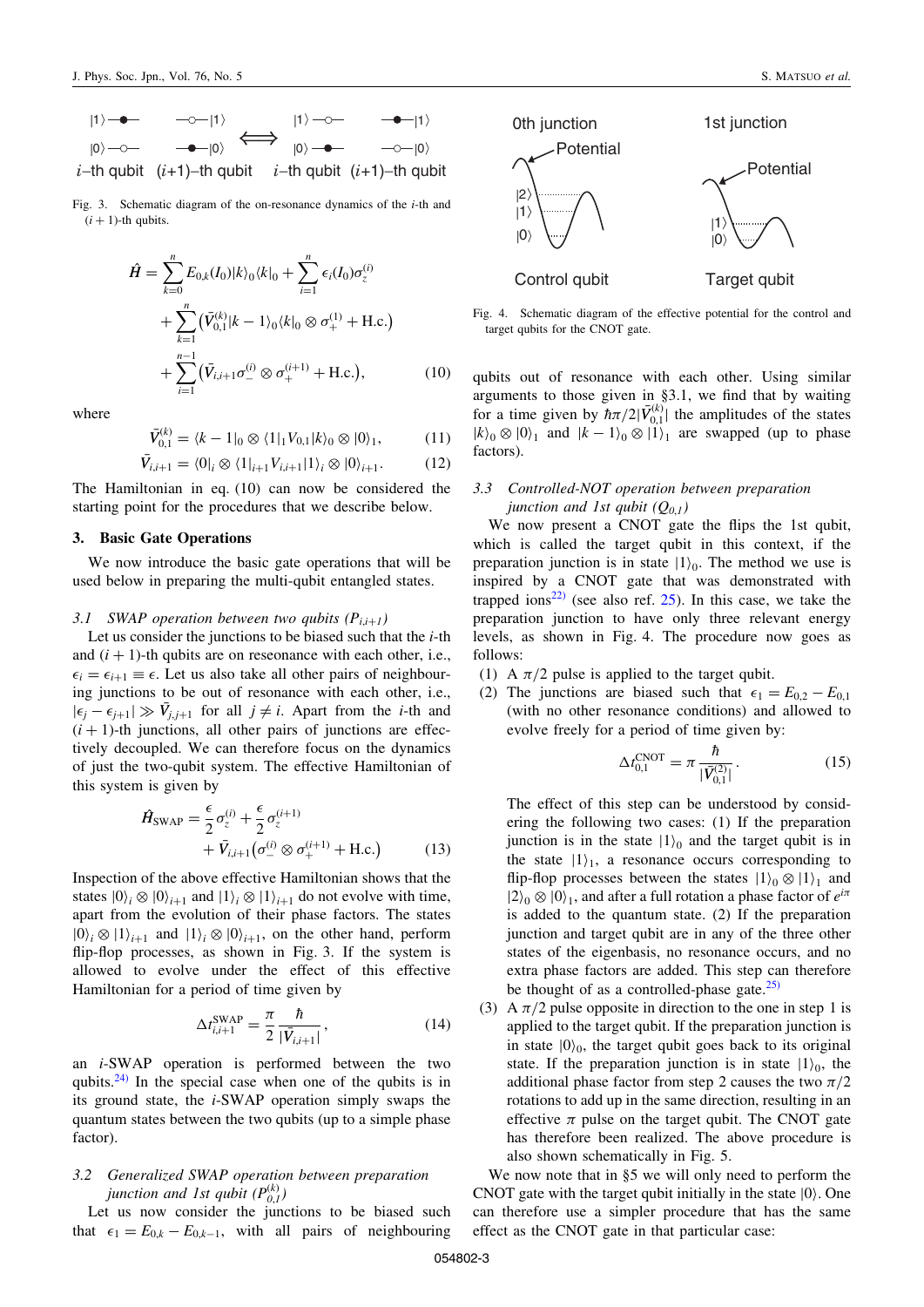

Fig. 5. Procedure for performing the CNOT gate. Each Rabi oscillation step depicted above corresponds to a  $\pi/2$  rotation.

- (1) A  $\pi$  pulse is applied to the control qubit at frequency  $(E_{0,2} - E_{0,1})/\hbar$ .
- (2) The control and target qubit are brought into resonance with each other and allowed to evolve freely such that the  $P_{0,1}^{(2)}$  operation is performed.

The operation of the above procedure can be summarized as follows:  $|0\rangle_0|0\rangle_1 \rightarrow |0\rangle_0|0\rangle_1 \rightarrow |0\rangle_0|0\rangle_1$ , and  $|1\rangle_0|0\rangle_1 \rightarrow$  $|2\rangle_0|0\rangle_1 \rightarrow |1\rangle_0|1\rangle_1.$ 

### 4. Generation of Multi-Qubit Entangled States I

The first procedure that we propose to use is due to Cirac and Zoller.<sup>[21\)](#page-5-0)</sup> In order to generate an *n*-qubit entangled state, and Zoller.<sup>--</sup><sup>7</sup> In order to generate an *n*-qubit entangled state,<br>the superposition state  $(|0\rangle_0 + |n\rangle_0)/\sqrt{2}$  is prepared in the 0th junction, with all the qubits in their ground states. The above superposition would be very difficult to prepare if the 0th junction energy levels were equally spaced. However, current-biased Josephson junctions are well suited for this preparation process; the nonlinearity in the tilted-cosine potential allows a great amount of freedom in preparing a general state in the junction. For reasonable values of  $n$ , this preparation step should be relatively straightforward to implement. From the above initial state, excitations are transferred down the chain of qubits one by one until the n-qubit entangled state is generated. We describe the entire procedure in more detail for the case of generating the GHZ state below.

In order to generate the GHZ state, the following procedure is performed:

(1) From the ground state  $|0_00_10_20_3\rangle$ , the quantum state From the ground state  $|0_0 0_1 0_2 0_3\rangle$ , the quantum state  $(|0\rangle_0 + |3\rangle_0)/\sqrt{2}$  is generated in the 0th junction by driving Rabi oscillations in that junction. All neighbouring junctions are kept off resonance with each other. We now have as the initial state the superposition state

$$
|\Phi_0\rangle = (|0\rangle_0 + |3\rangle_0)|0\rangle_1|0\rangle_2|0\rangle_3/\sqrt{2}.
$$
 (16)

(2) Using a sequence of the basic gates introduced in §3, we reach the state

$$
\begin{aligned} |\Phi_1\rangle &= P_{2,3} P_{1,2} P_{0,1}^{(3)} |\Phi_0\rangle, \\ &= P_{2,3} P_{1,2} P_{0,1}^{(3)} (|0\rangle_0 + |3\rangle_0) |0\rangle_1 |0\rangle_2 |0\rangle_3 / \sqrt{2}, \\ &= P_{2,3} P_{1,2} (|0\rangle_0 |0\rangle_1 + |2\rangle_0 |1\rangle_1) |0\rangle_2 |0\rangle_3 / \sqrt{2}, \\ &= P_{2,3} (|0\rangle_0 |0\rangle_1 |0\rangle_2 + |2\rangle_0 |0\rangle_1 |1\rangle_2) |0\rangle_3 / \sqrt{2}, \\ &= (|0\rangle_0 |0\rangle_1 |0\rangle_2 |0\rangle_3 + |2\rangle_0 |0\rangle_1 |0\rangle_2 |1\rangle_3) / \sqrt{2}. \end{aligned} \tag{17}
$$

(3) Similarly we perform a sequence of basic gates to reach the state

$$
\begin{aligned} |\Phi_2\rangle &= P_{1,2} P_{0,1}^{(2)} |\Phi_1\rangle, \\ &= P_{1,2} P_{0,1}^{(2)} |0\rangle_0 |0\rangle_1 |0\rangle_2 |0\rangle_3 + |2\rangle_0 |0\rangle_1 |0\rangle_2 |1\rangle_3\rangle / \sqrt{2}, \\ &= P_{1,2} (|0\rangle_0 |0\rangle_1 |0\rangle_2 |0\rangle_3 + |1\rangle_0 |1\rangle_1 |0\rangle_2 |1\rangle_3\rangle / \sqrt{2}, \\ &= (|0\rangle_0 |0\rangle_1 |0\rangle_2 |0\rangle_3 + |1\rangle_0 |0\rangle_1 |1\rangle_2 |1\rangle_3\rangle / \sqrt{2}. \end{aligned}
$$
 (18)

(4) We now have a GHZ state involving the 0th, 2nd and 3rd qubits. If one wishes to transfer the quantum state from the 0th to the 1st qubit, e.g. for readout purposes, one can perform the following step

$$
\begin{aligned} |\Phi_3\rangle &= P_{0,1}^{(1)} |\Phi_2\rangle, \\ &= P_{0,1}^{(1)} (|0\rangle_0 |0\rangle_1 |0\rangle_2 |0\rangle_3 + |1\rangle_0 |0\rangle_1 |1\rangle_2 |1\rangle_3 \big) / \sqrt{2}, \\ &= (|0\rangle_0 |0\rangle_1 |0\rangle_2 |0\rangle_3 + |0\rangle_0 |1\rangle_1 |1\rangle_2 |1\rangle_3 \big) / \sqrt{2}, \\ &= |0\rangle_0 \big( |0\rangle_1 |0\rangle_2 |0\rangle_3 + |1\rangle_1 |1\rangle_2 |1\rangle_3 \big) / \sqrt{2}. \end{aligned} \tag{19}
$$

As a result, the GHZ state is generated in the 1st, 2nd and 3rd qubits. The generalization of the above procedure to *n* qubits is straightforward.

## 5. Generation of Multi-Qubit Entangled States II

Although the procedure given in §4 is simple and requires a small number of gates, it would be difficult to apply it in the case many qubits. The difficulty arises because of the restriction on the number of energy levels in the preparation junction; the more energy levels there are in the junction, the less nonlinear it is. As a result, the preparation of the initial superposition state would be hampered. In this section, we propose an alternative scheme for generating such manyqubit entangled states using the CNOT and SWAP gate operations. This scheme is inspired by one that is due to Monroe et al. $^{22)}$  $^{22)}$  $^{22)}$ 

The basic idea is the following: the superposition state The basic idea is the following: the superposition state<br>( $|0\rangle_0 + |1\rangle_0$ )/ $\sqrt{2}$  is generated in the preparation junction, while all the qubits are in their ground states  $|0\rangle$ . After performing a CNOT gate on the 1st qubit, the state of this two-junction system is the entangled state  $(|0\rangle_0|0\rangle_1 +$ two-junction system is the entangled state  $(|0\rangle_0|0\rangle_1 + |1\rangle_0|1\rangle_1)/\sqrt{2}$ . The state of the 1st qubit is then transferred to the  $n$ -th qubit by using SWAP gates. The process is repeated  $n$  times, and a many-qubit entangled state is generated (note that the preparation junction, which can also be called the control qubit in this context, is part of the entangled state). In order to illustrate how the generation scheme works, we explain it for the case of the GHZ state below.

The procedure for generating the GHZ state is depicted in Fig. 6. Three junctions are used, including the preparation junction (or control qubit), and the following procedure is carried out: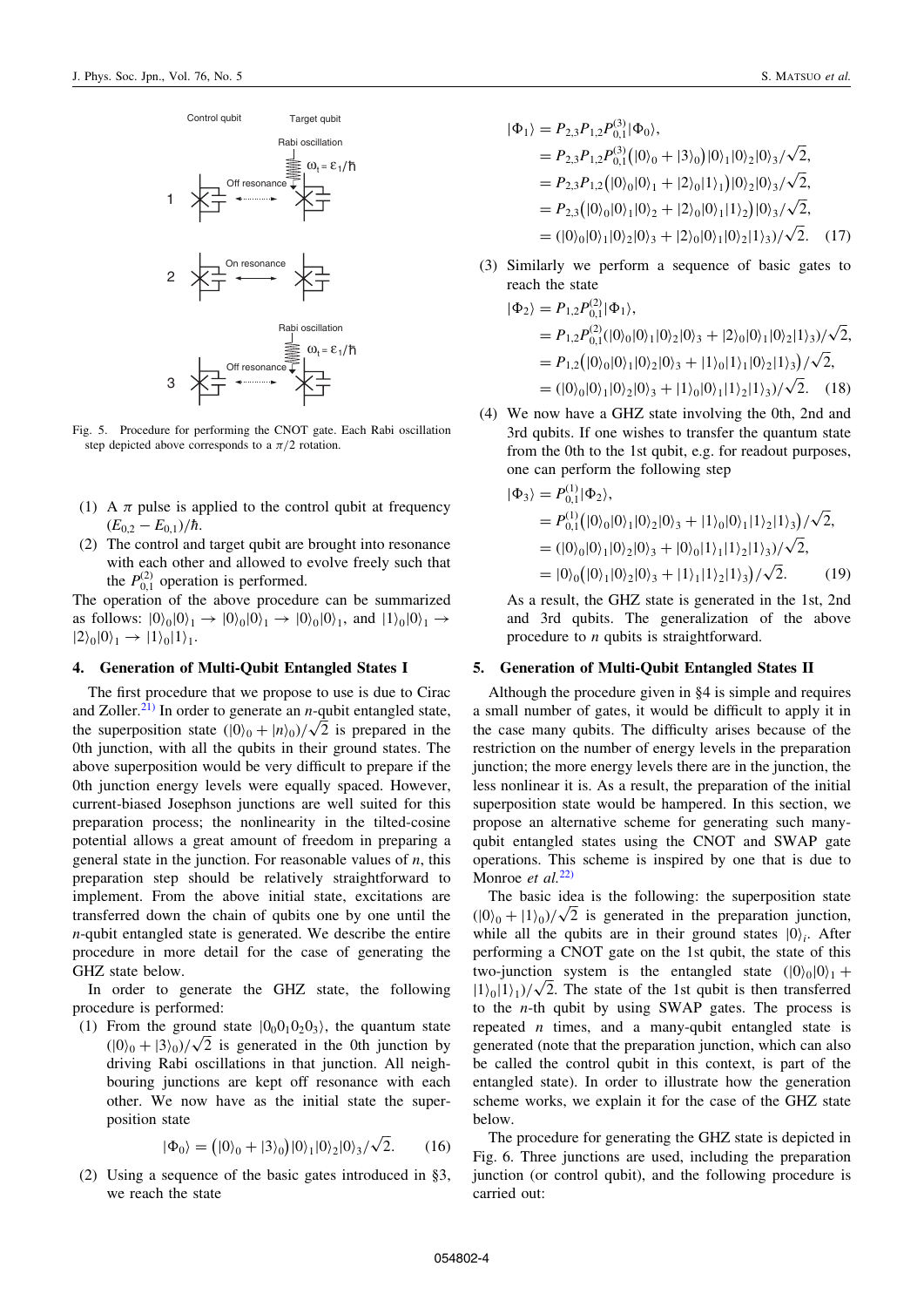

Fig. 6. Procedure for generating the GHZ state by using CNOT gate operations. The Rabi oscillation step depicted above corresponds to a  $\pi/2$ rotation.

(1) We start with the ground state

$$
|\Phi_0\rangle = |0\rangle_0 |0\rangle_1 |0\rangle_2, \tag{20}
$$

and all three junctions are kept off resonance with each other.

(2) Using Rabi oscillations, a superposition state is generated in the 0th qubit:

$$
|\Phi_1\rangle = (|0\rangle_0 + |1\rangle_0)|0\rangle_1|0\rangle_2/\sqrt{2}.
$$
 (21)

(3) A CNOT gate is performed on the 1st qubit using the 0th qubit as the control qubit, such that the quantum state evolves into

$$
|\Phi_2\rangle = Q_{0,1}|\Phi_1\rangle
$$
  
=  $(|0\rangle_0|0\rangle_1 + |1\rangle_0|1\rangle_1)|0\rangle_2/\sqrt{2}.$  (22)

(4) The state of the 1st qubit is transferred to the 2nd qubit using the SWAP gate, such that the quantum state evolves into

$$
|\Phi_3\rangle = P_{1,2}|\Phi_2\rangle,
$$
  
=  $P_{1,2}(|0\rangle_0|0\rangle_1|0\rangle_2 + |1\rangle_0|1\rangle_1|0\rangle_2)/\sqrt{2},$   
=  $(|0\rangle_0|0\rangle_1|0\rangle_2 + |1\rangle_0|0\rangle_1|1\rangle_2)/\sqrt{2}.$  (23)

(5) A CNOT gate is performed on the 1st qubit using the 0th qubit as the control qubit:

$$
\begin{aligned} |\Phi_4\rangle &= Q_{0,1}|\Phi_3\rangle, \\ &= Q_{0,1}(|0\rangle_0|0\rangle_1|0\rangle_2 + |1\rangle_0|0\rangle_1|1\rangle_2)/\sqrt{2}, \\ &= (|0\rangle_0|0\rangle_1|0\rangle_2 + |1\rangle_0|1\rangle_1|1\rangle_2)/\sqrt{2}. \end{aligned} \tag{24}
$$

As a result, the GHZ state is generated. The generalization of the above procedure to the case of  $n$  qubits is straightforward.

### 6. Discussion

We first estimate in general terms the time required to perform the above procedures. The slowest step in this setup is typically determined by inter-qubit coupling, which is chosen to be weak in order to achieve effective decoupling between the qubits out of resonance. In the first preparation procedure,  $n(n-1)/2$  SWAP operations are required to generate the *n*-qubit entangled state [the number of operations is  $n(n+1)/2$  if we use the modified version of it; see §4]. Therefore, a three-qubit entangled state would require six SWAP operations. In the second procedure,  $n - 1$ CNOT gates and  $(n - 1)(n - 2)/2$  SWAP operations are required, giving a total of  $n(n-1)/2$  coupling-based operations (note that a CNOT gate and a SWAP operation take roughly the same amount of time). For example, four-, five- and six-qubit entangled states would require six, ten and fifteen operations, respectively. One should also note that Rabi oscillation frequencies typically should not exceed a few percent of the qubit characteristic frequencies, in order to avoid leakage and driving undesired transitions. However, even when that Rabi-oscillation steps are as slow as coupling-based steps, we find that four-, five- and six-qubit entangled states would require ten, fifteen and twenty one operations, respectively. Fast dc pulses can be applied with negligible errors. $26$ 

In an experimental setup with phase qubits, the qubit characteristic frequencies are typically of the order of 10 GHz. The decoherence times are approaching the microsecond range. $^{27}$  Therefore, in order to perform a sequence of about  $10 - 20$  basic operations (which would be required for 4 – 6 qubits), one would need to have the coupling strengths  $\bar{V}_{i,i+1}$  to be larger than ~50 MHz, which is the case for current experimental situations.<sup>[7,19\)](#page-5-0)</sup> The ratio between the self capacitance  $C_i$  and the coupling capacitance  $C_c$  is  $\frac{19}{9}$ roughly 100, justifying the nearest-neighbour approximation to the interaction energy. The bias currents can be modulated at rates (of the order of 1 ns) that are adiabatic with respect to the internal states of the separate qubits, but instantaneous with respect to the coupling energies. Although the above estimates are not taken from the same experiment, they show that the parameters required for the experimental implementation of our proposals are all realistic.

In conclusion, we have proposed two different schemes to generate multi-qubit entangled states in capacitively coupled phase qubits, keeping in mind the experimentally motivated constraint of minimizing the number of control lines used to manipulate the qubits. The first proposal is well suited for the generation of the three-qubit GHZ state, whereas the second proposal is well suited for larger systems. Combined with recently developed reliable readout schemes (see, e.g., ref. [19\)](#page-5-0), our simple proposals could be used to achieve the generation of multi-qubit entangled states in phase qubits.

## Acknowledgments

We would like to thank L. F. Wei for useful discussions. This work was supported in part by a Grand-in-Aid for Scientific Research (18540352) and for Scientific Research